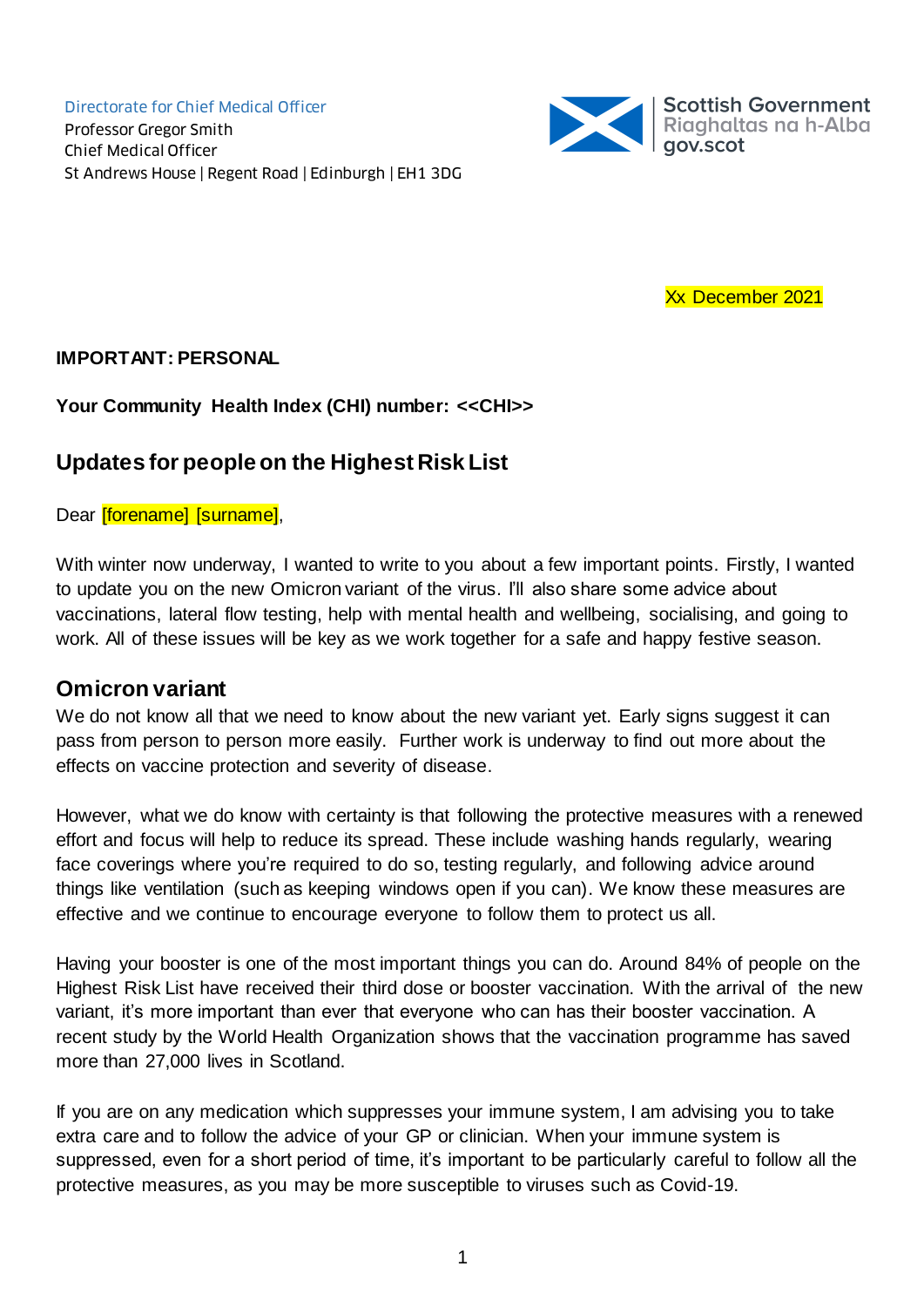# **Advice on socialising**

The First Minister has given some new advice about socialising. This advice is the same for everyone in Scotland. Cut down unnecessary contacts as much as possible. In the run up to and after Christmas, please avoid socialising with people in other households as much as you can. If you are socialising indoors at home or in public places, limit the number of households in your group to a maximum of 3. And test before you go.

We are not asking you to cancel or change your Christmas plans, and we are not proposing limits on the size of Christmas gatherings. But we will issue guidance to help you make Christmas safer. Reducing your contacts before and after Christmas is important and will help do this.

#### **Vaccinations if you're severely immunosuppressed**

If you were severely immunosuppressed at the time when you had your first or second dose and you have not had your third dose yet, your Health Board will now invite you for your third primary dose. Some immunosuppressive treatments may affect when you get your third dose. Your GP or clinician can give you advice about this and when to book your appointment.

If you are severely immunosuppressed, have already had three primary doses of the vaccine, and are aged 16 or over, your Health Board will now offer you a booster dose. If your third primary dose was at least 3 months (12 weeks) ago, your Health Board will invite you for your booster soon.

A third primary dose of a Covid-19 vaccine is an extra 'top-up' dose to help increase the level of protection for people who may not have generated a full immune response to the first two doses and might be less protected than the wider population.

A third primary dose is different from a booster dose. A booster dose is an additional dose to extend the duration of protection from previous doses.

Find out more about third vaccine doses at [www.nhsinform.scot/covid19vaccinethirddose](http://www.nhsinform.scot/covid19vaccinethirddose) This includes more information about who can get a third dose and when.

#### **Booster vaccinations**

If you are NOT severely immunosuppressed you will be eligible for a booster if it is 3 months (12 weeks) since your second dose. You will be invited to your vaccination appointment by letter or phone call.

If you think you have not been invited yet, or have been missed out, visit the NHSinform online booking portal at www.nhsinform.scot/vaccinebooking or phone the National Vaccination Helpline on 0800 030 8013 (8am – 8pm daily) to check if an appointment has been booked for you. If you have carers aged 16 or over, they will be invited for a booster vaccination. If you're immunosuppressed, this also applies to your household contacts aged 16 or over.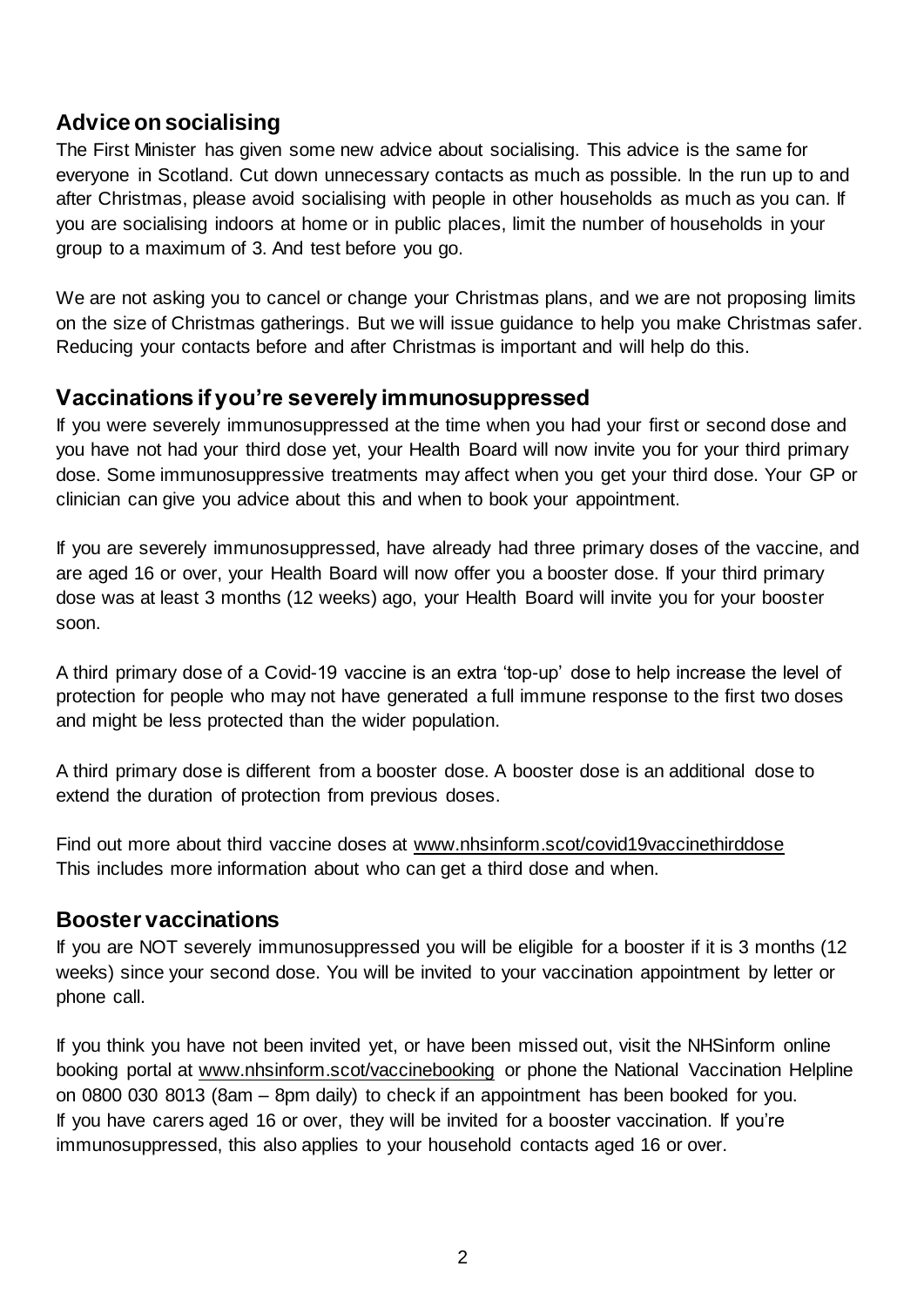#### **Support with transport to your vaccination appointment**

Help with transport to your vaccination appointment is still in place if you don't have your own transport or support from family, friends or other networks, or use of public transport to get to your appointment. You can contact the National Vaccination Helpline on 0800 030 8013 (8am – 8pm daily) and they will put you in touch with local support.

#### **Vaccinations for children and young people aged 12 to 17**

All 12 to 17 year olds are now eligible for a second dose of Covid-19 vaccine. 12 to 17 year olds who are on the Highest Risk List, or who are a household member of someone who is immunosuppressed, can receive their second dose if it's been at least 8 weeks since their first dose. All other 12 to 17 years olds can receive their second dose if it's been at least 12 weeks since their first dose.

People aged 12 and over who have not received a letter inviting them for a vaccination can arrange an appointment by calling the National Vaccination Helpline on 0800 030 8013 (8am – 8pm daily) or by visiting a drop-in clinic. People aged 16 and over can also book via the online portal at [register.vacs.nhs.scot](https://register.vacs.nhs.scot/) 

You can go along to a drop-in clinic at a time that suits you. You can find your nearest drop-in clinic on the NHS inform website at [www.nhsinform.scot/vaccinedropinclinics](http://www.nhsinform.scot/vaccinedropinclinics)

#### **Easier lateral flow tests now available**

New lateral flow tests that only need a nose swab, not a throat swab too, are now available. These tests are free and now much easier to use. The tests are effective at detecting the new Omicron variant. You can order them from [www.gov.uk/order-coronavirus-rapid-lateral-flow-tests](http://www.gov.uk/order-coronavirus-rapid-lateral-flow-tests) or collect from a test site or local pharmacy. From early December many local authorities will also be making free lateral flow tests more widely available in places like supermarkets, transport hubs, local markets, local council offices and libraries. And any secondary school pupils can get free test kits direct from their school.

If you attend a workplace that offers regular testing, please continue to make use of the regular, twice-weekly testing that they offer. It's also important that you report all test results, whether positive, negative or void.

We are now also asking everyone to do a lateral flow test before mixing with people from other households. That means before going to a pub, restaurant, visiting someone's house, or shopping. I would encourage you to check that others have taken a test before meeting you to help protect you . This could include friends, family who do not live with you, carers, and tradespeople coming into your home. More people testing will help us control the spread of the virus and the new Omicron variant, protecting us all over winter and helping reduce the pressure on the NHS.

#### **Support with mental health, wellbeing and loneliness**

I know that the pandemic has affected mental health and wellbeing, and that winter can be a difficult time for many people. At the moment you may be feeling anxious, worried, down or lonely.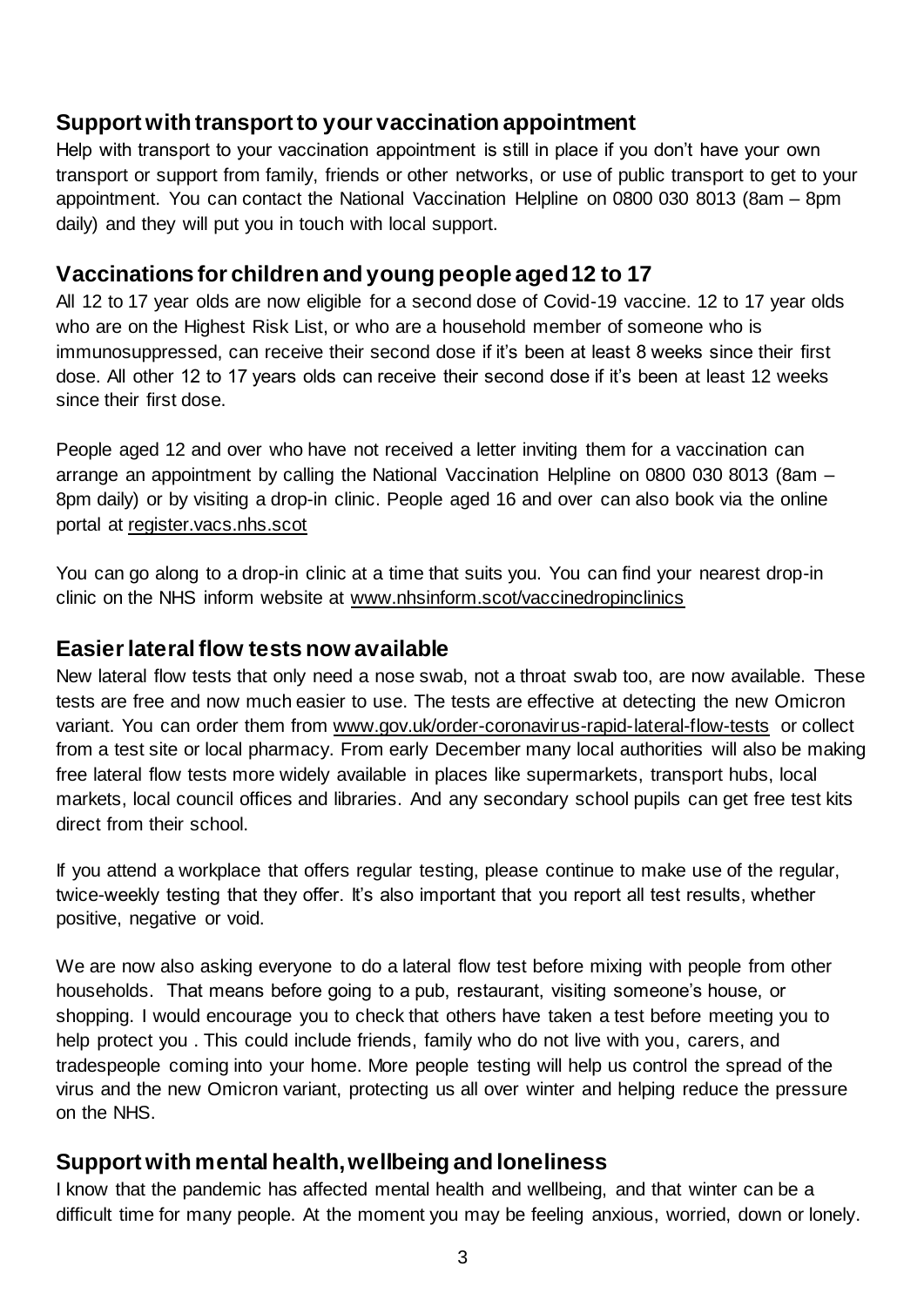Because of this I want to remind you that lots of help is available to support you and your mental health and wellbeing.

There are many ways to get help and support, including speaking to your GP, General Practice nurse, or other health workers in your GP practice. You can also talk to someone in your own clinical team, such as your specialist nurse.

I've included contacts who can help in the information with this letter. These include numbers you can call if you need someone to talk to right now. There are also details of a new support service called Connecting with You. It's there to help if you would like to reconnect with things you used to do, or if you are feeling isolated or lonely.

## **Advice on working**

Working from home continues to be important for controlling the virus and we continue to advise this where possible. To help slow the transmission of the Omicron variant, we are asking employers to enable everyone who was working from home before to do so again, at least until the middle of January. However, my advice to you is that if you can't work from home, you can go into the workplace.

We have published information and advice about employer responsibilities to make the workplace safe for everyone. This includes advice on using an individual risk assessment to support discussions and decisions about individual circumstances. It also includes additional safety steps you can take. This information is attached to this letter and online at [www.gov.scot/highest-risk](http://www.gov.scot/highest-risk-work-safety)[work-safety](http://www.gov.scot/highest-risk-work-safety)

#### **Safety measures in schools kept under review**

The Covid-19 safety measures in schools have remained stable over the course of this academic year. Given more recent developments, we will consider if that position remains appropriate and whether there is any more we can do to further reduce risks. My advice is still that children and young people on the Highest Risk List can attend education settings unless their clinician has advised otherwise.

Yours sincerely,

**PROFESSOR GREGOR SMITH** CHIEF MEDICAL OFFICER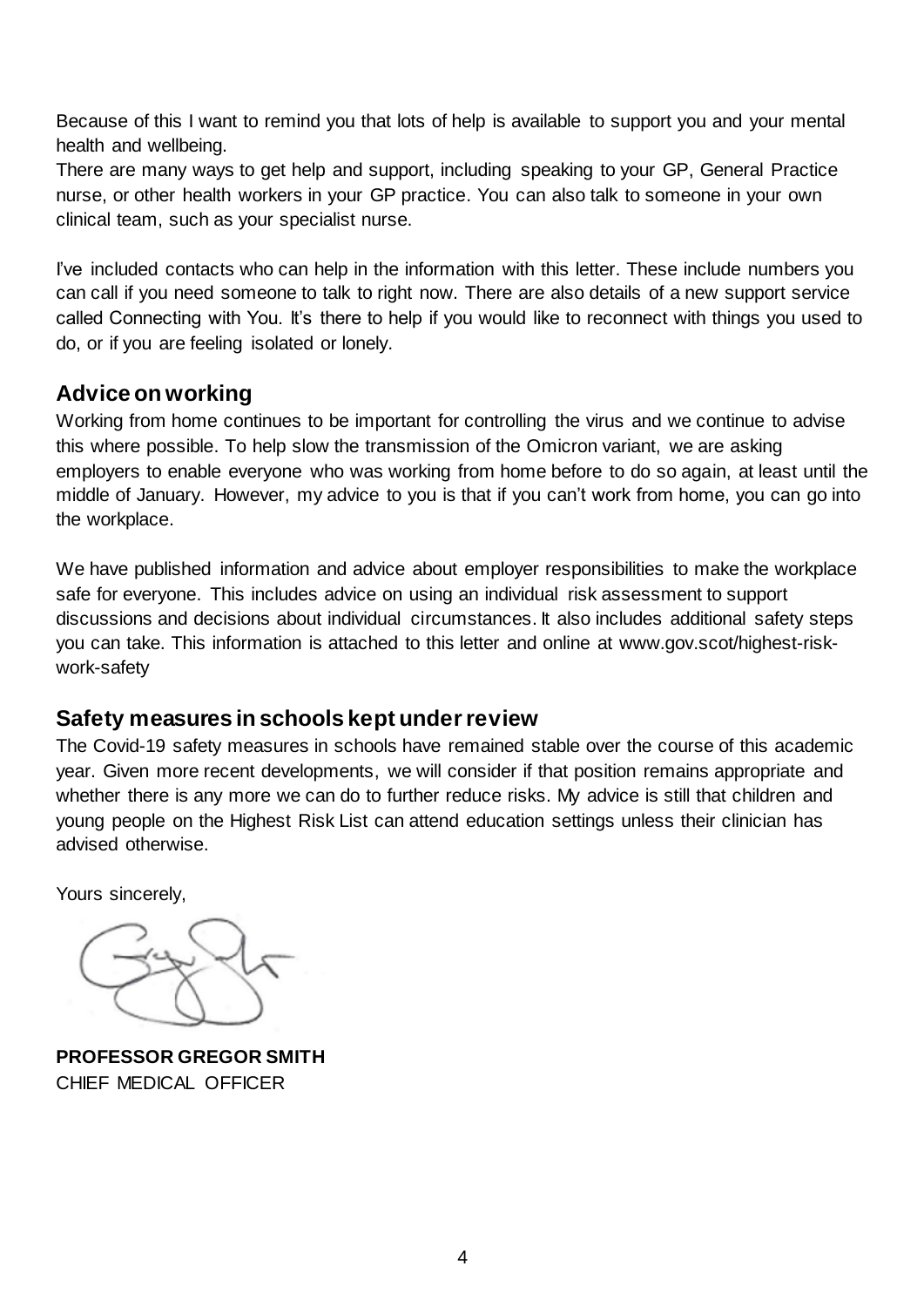# **More information**

## **Support with mental health and wellbeing**

If you're struggling, remember you can always talk to your GP, someone else in your GP practice, or someone in your clinical team. For example, your physiotherapist or specialist nurse, if you have one.

There's also useful information at [www.nhsinform.scot/illnesses-and-conditions/mental-health](http://www.nhsinform.scot/illnesses-and-conditions/mental-health)

Clear Your Head has more information to help you cope and advice on how you can support other people who you think might be struggling – visit [www.clearyourhead.scot](http://www.clearyourhead.scot/)

If you need to talk to someone, you can call these free services:

- **NHS 24:** call 111 if you need urgent support for your mental or emotional health. Open 24 hours a day
- **Breathing Space:** call 0800 83 85 87 for a free, confidential, phone service for anyone in Scotland over 16. If you're experiencing low mood, depression or anxiety, Breathing Space provides a safe and supportive space, listening, offering advice and providing information. Open Monday to Thursday: 6pm - 2am and Friday to Monday: 6pm - 6am
- **Samaritans:** call 116 123 for confidential emotional support if you're in distress or despair. Open 24 hours a day
- **British Red Cross Coronavirus Helpline:** call 0808 196 3651 if you're feeling lonely, worried, or are having difficulty accessing food or medication. Support is available in more than 200 languages. Open every day from 10am - 6pm

#### **New support service: Connecting with You**

Connecting with You is a free service run by the British Red Cross. It's available to all people aged 18 or over in Scotland who are experiencing issues associated with loneliness.

We know being on the Highest Risk List may mean you've experienced loneliness or difficulty keeping up your connections. Many of you have told us about how isolating you found shielding. We also know that you may now be finding it hard to get back to doing the things you did before, and meeting the people you met before. Connecting with You aims to help you rebuild your independence.

#### **How to use the service**

To arrange a phone conversation about what kind of support would be most helpful to you, contact the British Red Cross:

- by phone on 0300 30 36 077 (Monday Friday, 10am 4pm. Calls are free)
- or by email at [connecting-withyou@redcross.org.uk](mailto:connecting-withyou@redcross.org.uk)

#### **Types of support**

Support will depend on your needs and what is available in your area. It could include things like:

- weekly phone calls to check in with you
- online support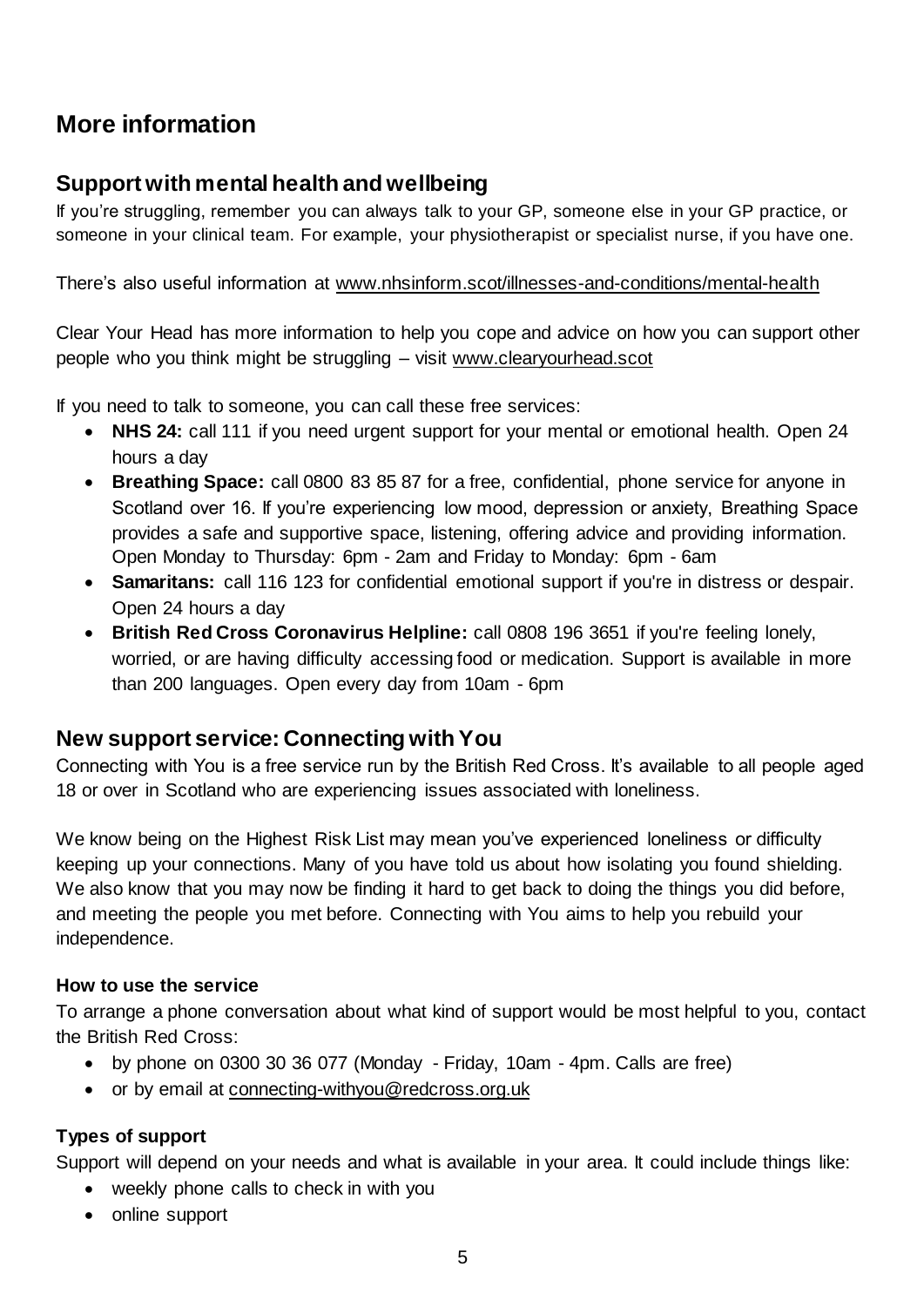- in-person meetings, if you're comfortable with these
- support getting into new or old hobbies and interests
- help meeting new people, or getting back in touch with people you already know

#### **Making your workplace safe**

It is your employer's responsibility to regularly carry out workplace risk assessments and put in place measures to make the workplace as safe as is reasonably practicable to try and minimise the risk to staff including contracting Covid-19. Employees also have a responsibility to follow safe working practices.

We also advise that you carry out an individual risk assessment to look at your personal risk from Covid-19. This can help you to highlight your individual risk to your employer in order to discuss any additional changes that may be needed to make your workplace and duties safer for you, if you cannot work from home.

If you still feel unsafe after a workplace risk assessment, you should discuss any concerns with your manager or your employer. You can also get further advice from a range of bodies, including:

- Occupational Health Services (if your employer offers them)
- the Health and Safety representative in your workplace
- HR (your employer's Human Resources team, if there is one)
- your trade union or professional body
- Citizen's Advice
- the Advisory, Conciliation and Arbitration Service (ACAS)

There's more information at [www.gov.scot/shielding-work-safety](http://www.gov.scot/shielding-work-safety) including additional steps you can take to keep yourself safer.

## **National Assistance Helpline**

You can call the National Assistance Helpline on 0800 111 4000. This will put you through to your local council if you need help to get food, medicine, or other practical or emotional support.